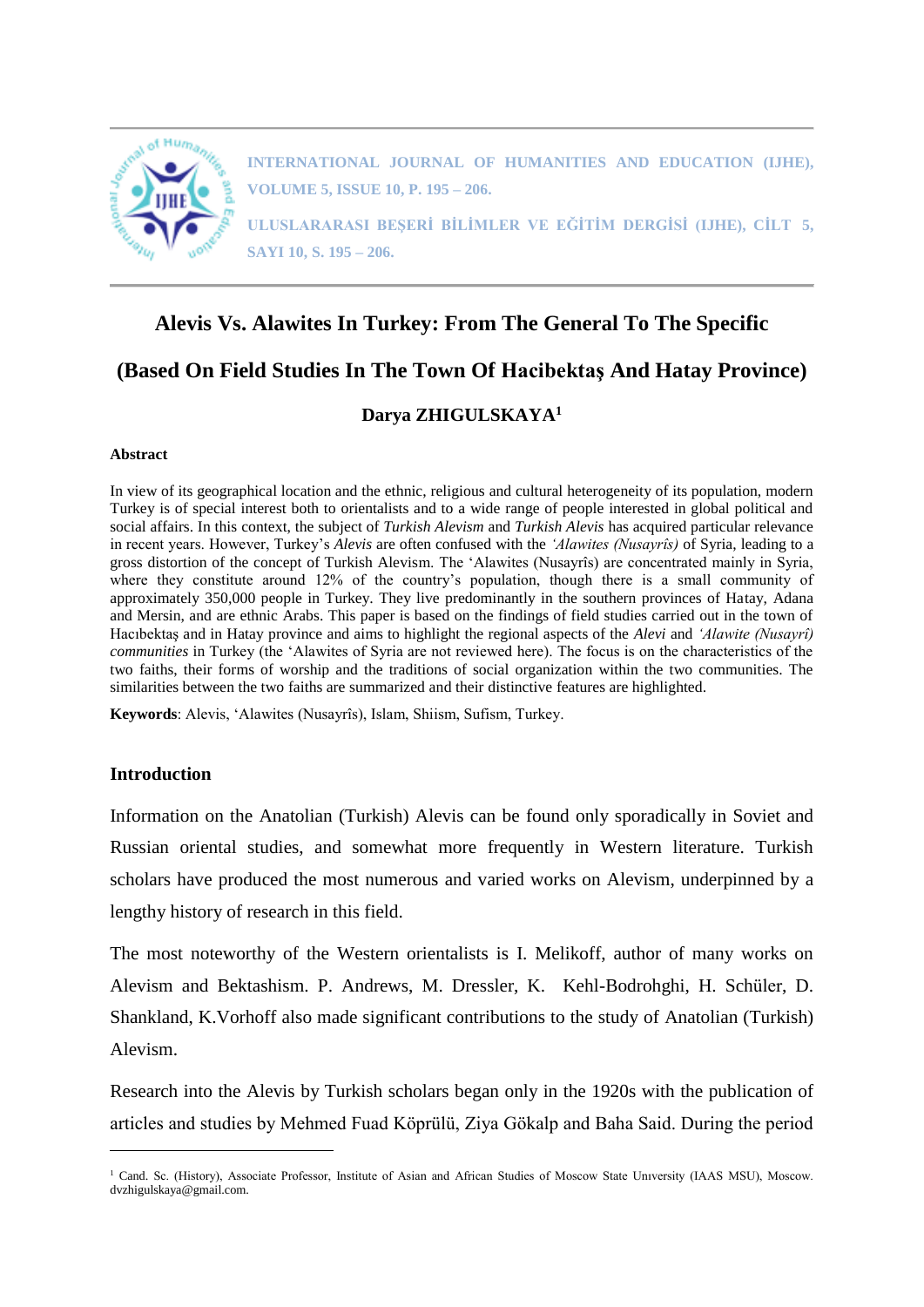of formation of the Turkish nation it became traditional to interpret Alevism (alongside Bektashism) as an inalienable part of Turkish culture and Anatolian folklore – a tradition that persisted right up to the 1980s. Since the 1980s a huge amount of work has been done on Alevism in Turkey. These studies vary in terms of quality, objectivity and content. One of the leading scholars in this field in Turkey today is A.Y. Ocak.

The Arab 'Alawites (Nusayrîs)<sup>2</sup> have been much less studied than the Anatolian (Turkish) Alevis. This is partly explained by the greater conservatism of the former group. In the West, L. Massignon and T. Olsson have contributed to the study of the Nusayrîs, while probably the most comprehensive study on the history of the Arab 'Alawites is by M. et-Tavil<sup>3</sup> - a member of the 'Alawite community. |His book was first published in the 1920s. The most notable of the Turkish authors on this subject is H. Türk<sup>4</sup>.

## **Key theories concerning the emergence and development of the Alevi and 'Alawite faiths**

On the issue of when Alevism first emerged in Anatolia, it is often difficult to define this to the nearest century. Thus, two crucial periods should be mentioned: the  $11<sup>th</sup>$  -12<sup>th</sup> centuries, when some of the Turkic (Oghuz and others) tribes arrived in Asia Minor; and the  $15<sup>th</sup>$  -16<sup>th</sup> centuries, when the Shiites' anti-Ottoman struggle in Asia Minor and Azerbaijan reached its apotheosis.

In reality, up until the  $16<sup>th</sup>$  century, perceptions of Islam by the Turkic tribes of Eastern Anatolia were largely conditioned and driven by pre-Islamic beliefs (of various origins, including elements of Shamanism, Buddhism and possibly Manicheism). The influence of Sufism should be considered separately. This phenomenon can be described as a kind of religious syncretism, or eclectic mixing of different religious outlooks. But as an independent phenomenon, the Kizilbash movement (or "Alevism", as it was later named) emerged only in the  $16<sup>th</sup>$  century and was strongly influenced by the Safavid dynasty. In the  $15<sup>th</sup>$  century, the power base of the Safavid sheikhs consisted of the western Turkmen (Oghuz) tribes of Iran and Anatolia. The disgraced Sheikh Junaid (1447-1460) began to promote Shiite ideas amongst these tribes. It is known that he was also strongly influenced by the ideas of the Hurufites. Following Junaid's death, his newborn son Haidar (1460-1488) was venerated by his followers as the earthly embodiment of God. Haidar's warrior *mourides* were given the

 $\overline{a}$ 

<sup>&</sup>lt;sup>2</sup> In this article the terms "Arab 'Alawites" and "Nusayrîs" are used interchangeably.

<sup>3</sup> This article references a Turkish translation of this book - et-Tavil, Muhammed Emin Galib, *Arap Alevîlerinin Tarihi, Nusayrîler*, (Çev: İsmail Özdemir), Çivi Yazıları, İstanbul, 2000.

<sup>4</sup> This research was strongly inspired by his recent work. See Hüseyin Türk, *Anadolu'nun Gizli İnancı Nusayrîlik,* Kaknüs Yayınları, İstanbul, 2013.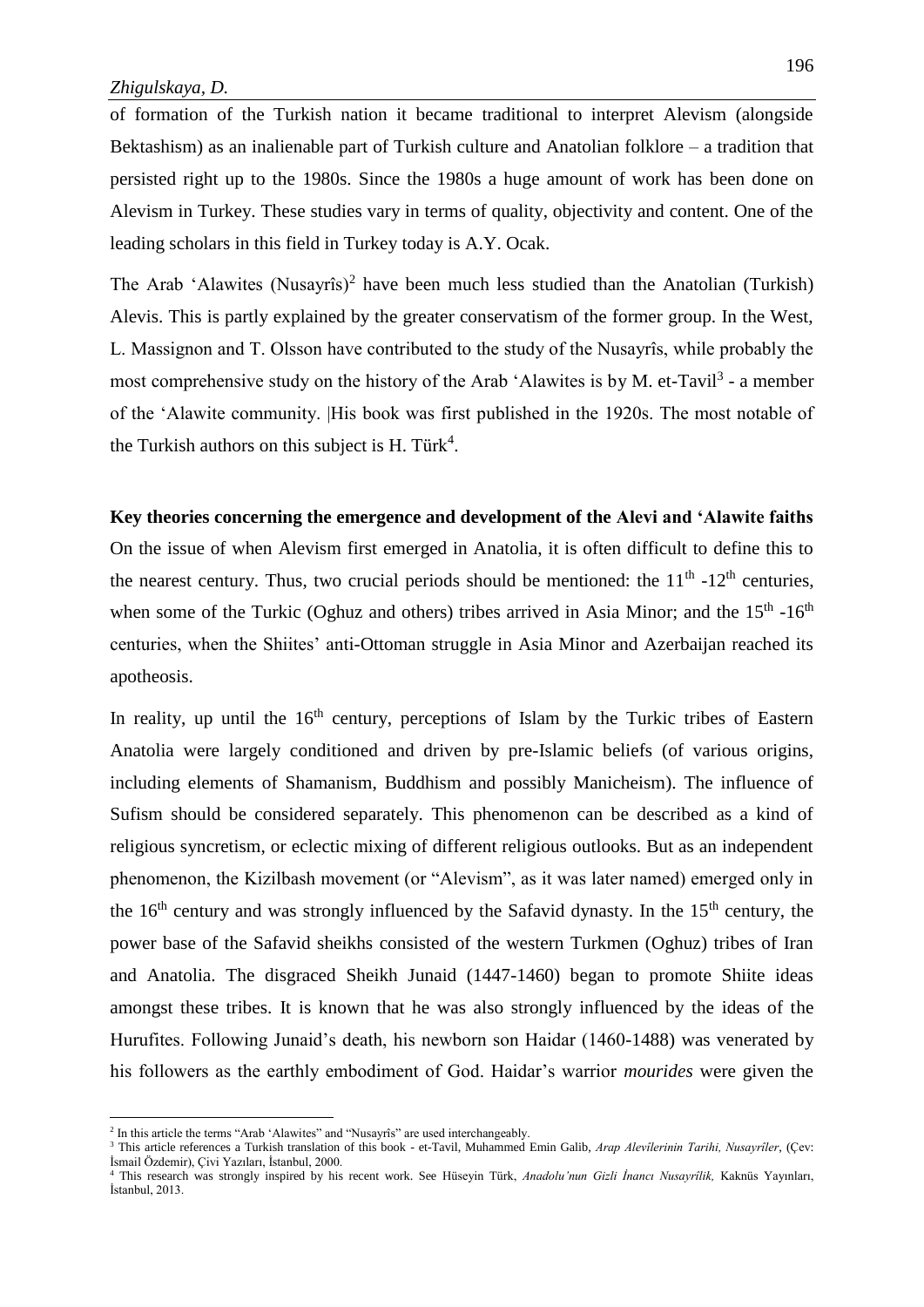name "Kizilbash" (redheads) for their red headgear decorated with 12 elongated triangles symbolizing the 12 Shiite Imams. This headgear was also called *taj-i-haidari*. In 1487, Haidar's youngest son Ismail was born. He would go on to become the all-powerful Shah of Iran and founder of the Safavid dynasty (Averyanov, 2011: *67-68*).

Melikoff likewise states that Alevism only fully took shape in the  $16<sup>th</sup>$  century. Yet back in the 15th century, the Karakoyunlu dynasty was supporting heterodox teaching amongst the semi-nomadic Turkmen. Belief in reincarnation, in the manifestation of God in human form, veneration of Ali and the 12 Imams as a single godhead, mourning for the martyrs of Kerbala<sup>5</sup> and the cult of martyrdom were all typical of this extreme but, at that time, un-named Shiite creed, and influenced the development of Kizilbash doctrine in the 16th century (Melikoff, 1998: 162).

Thus, historically, the terms "Alevi" and Kizilbash" referred to one and the same social and cultural-religious phenomenon. The word "Alevi" became widespread only in the 20th century, first replacing and then completely eclipsing "Kizilbash" (a term tinged with contempt).

The contemporary Turkish researcher R.Çamuroğlu reaches the same conclusion on exactly when Alevism arose, maintaining that the Alevis as a religious group did not exist before the 16th century. In Anatolia, there were various heterodox groups that were in contact with one another. But with the spread of the Safavid dynasty the essentially syncretic views of these groups began to acquire more distinct legal and conceptual outlines (Çamuroğlu, 2008: 11).

There is a widespread but mistaken tendancy to equate the Anatolian (Turkish) Alevis to the Arab 'Alawites (Nusayrîs).

It should be mentioned that the term "Nusayrî" is not widespread amongst the community itself, while being widely used in academic literature. Members of the order who live in Hatay province in Turkey and write about the "Nusayrî" belief call themselves "Arab Alevî" (Güler, 1994; Sönmez, 1994; Rende, 1994).

The Nusayrî order is a movement within Shiite Islam. In the opinion of S. Prozorov, the Nusayrîs, like the Druze, are a regional subdivision of the Ismaelites (Prozorov, 2004: 298). But not all researchers agree with this. L.Massignon, for example, believed that the Nusayrîs could be classified as "Twelvers" (the main branch of Shiism) (Massignon, 1981: 110-114). This approach appears more convincing.

 $\overline{a}$ 

 $5$  The third Shiite imam Husayn and his supporters were massacred near Kerbala on 10th October 680 (10<sup>th</sup> of Muharram, year 61 of Hijri calendar).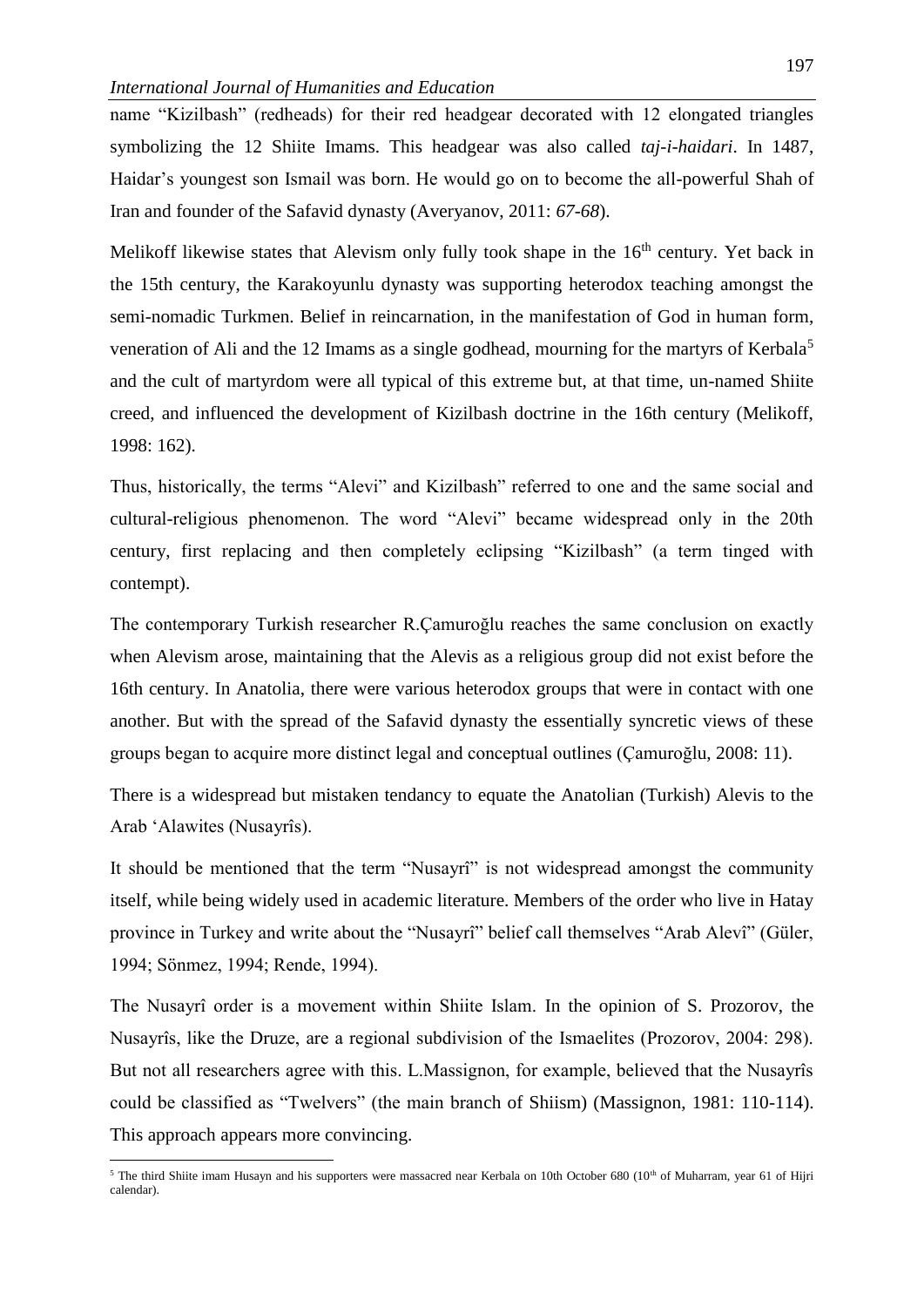The Nusayrî order assumed its final shape in the 10th-11th centuries and is named after its probable founder – Iraqi theologian Abū Shuʿayb Muḥammad ibn Nuṣayr al-numayri, who lived in the second half of the 9th century. He was the protector of the 11th Shiite imam Hasan al-Askari, who also lived at that time (he died in 874). The movement subsequently became confined to the northwestern part of Syria.

However, there are other interpretations of the etymology of the term "Nusayrî": 1) a version of the Latin term "nazerinî", which referred to early Christians; 2) the village of Naşurâya in Kufa; 3) Nasrânî (an Arabic term for Christians); 4) a Shîʻite martyr named Nusayr 5) and Nusayra mountain, which later gave its name to the entire area from Mount Lebanon to Antakya, where the ʻAlawites used to live (et-Tavil, 2000: 81).

After Muhammed bin Nusayr, the second prominent leader of the order is considered to be Huseyn Hamdân el-Hasîbî. He wrote the second most important text for the ʻAlawites after the Qoran - Kitabu'l Mecmu', and died in 346 (according to the Hijri calendar) in Aleppo. His tomb is a place of pilgrimage and is highly venerated (et-Tavil 2000:154). It should be underlined that, until recently, the Anatolian (Turkish) Alevis traditionally had no spiritual texts other than the Qoran. All the information concerning their beliefs and ritual practices was transmitted orally, since they had no written tradition. It was only in the 20th century that the process of scriptualization of religious knowledge began.

Et-Tavil argues that there are seven currents within the Nusayrî community: 1) el-Cerrâne; 2) el-Gaybîyye; 3) el-Kilâzîye; 4) el-Haydâriyye; 5) el-Mâhusiyye; 6) en-Neyâsifa; and 7) ez-Zuhûrâtiyye (et-Tavil, 2000: 232-333). However, there are no prominent differences between these currents. They are mainly indications of adherence to a tribe or a specific sheikh. In fact, there are only two groups within the Nusayrî community: Haydâri and Kilâzî. The Kilâzî group was organized in 1011 (according to the hijri calendar) in the village of Kilâzî in Antakya, by sheikh Muhammed bin Kilâzî. The Haydâri group was formed by sheikh Ali Haydar, who lived in Antakya (et-Tavil, 2000, 333). Even today, especially in rural areas, there is a ban on intermarriage between these two groups. The main difference between the Haydâri and Kilâzî groups in terms of belief is bound up with the question of where the place of Imam Ali is. Haydâris believe that the place of Ali is on the Sun, while according to the Kilâzîs it is on the Moon (Türk, 2013: 39).

Without analyzing this issue in any more detail, it can be stated that in terms of the time at which they emerged, their geographical spread, the existence of sacred texts and the ethnic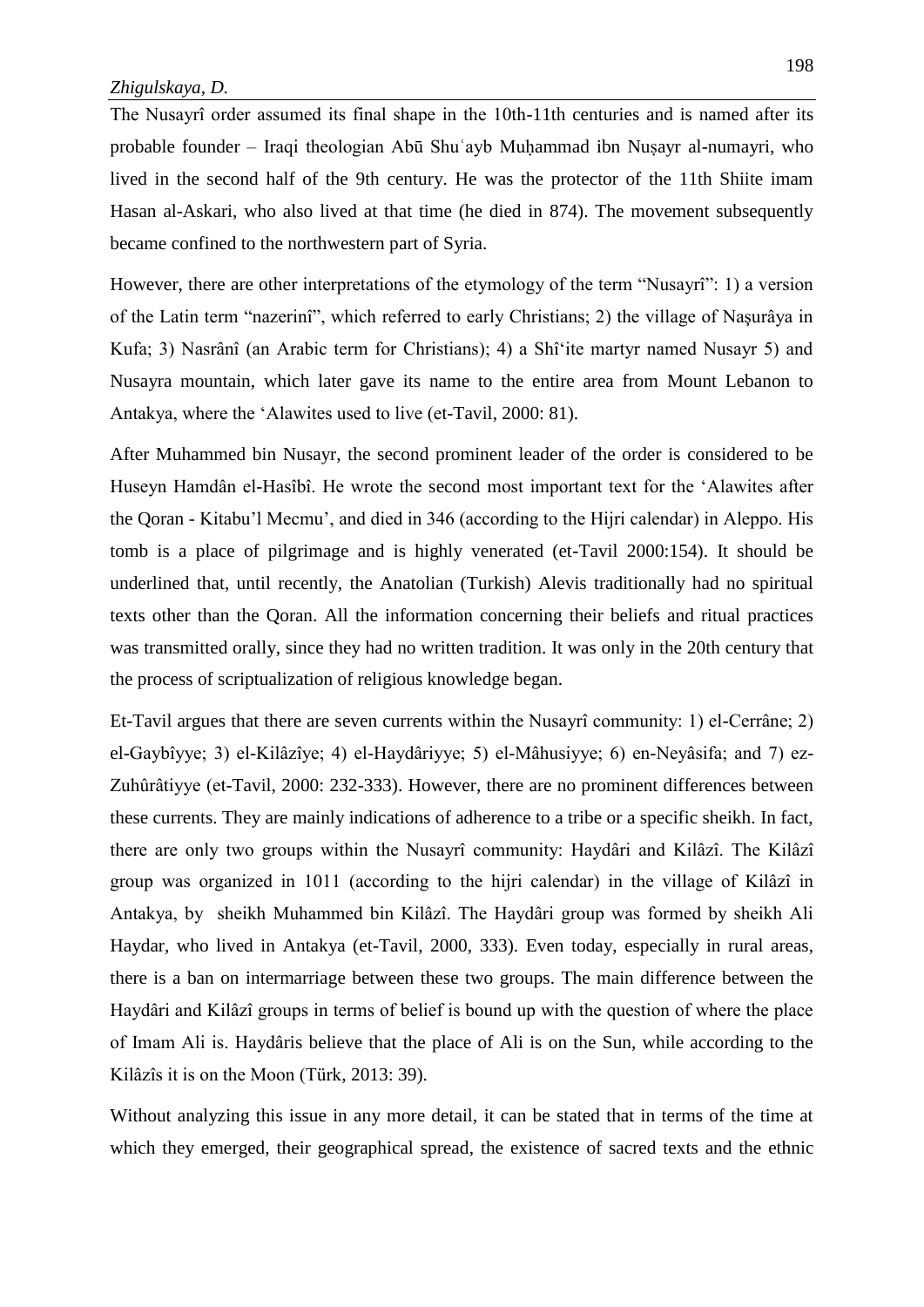## *International Journal of Humanities and Education*

roots of the adherents, Anatolian (Turkish) Alevism and the Nusayrî belief (Arab 'Alawism) are two distinct phenomena.

|                               | <b>Anatolian Alevis</b>  | Arab 'Alawites (Nusayrîs) |
|-------------------------------|--------------------------|---------------------------|
| Time of formation             | By the 15th-16th century | By the 10th-11th century  |
|                               |                          |                           |
| Geographic spread             | Asia Minor               | Syria                     |
| Sacred books other than the   | None                     | Kitabu'l Mecmu'           |
| Quran                         |                          |                           |
| Ethnic roots of the adherents | Mainly of Turkic origin  | Arabs                     |

#### **Method**

Comparative-historical method based on the written sources, as well as ethnographic fieldwork method have been used for this research. Before exploring the specific aspects of the doctrines of the Anatolian (Turkish) Alevis and the Arab 'Alawites (Nusayrîs) there is one essential point to note. This paper is about the "traditional" forms of the two beliefs. The role of tradition in modern Turkish society has changed a lot and in this context the phenomenon of "modernization of Alevism" should be mentioned. The "idealized models" of the two beliefs have little in common with contemporary reality, yet they help to conceptualize scientific understanding of the subject and to analyze more profoundly the nature and specific features of Anatolian (Turkish) Alevism and Arab 'Alawite (Nusayrî) teaching, as practiced in modern Turkey.

#### **Findings**

 $\overline{a}$ 

Anatolian (Turkish) Alevi doctrine is based on the cult of devotion to Imam Ali and his family. The *God-Muhammed-Ali (Hak-Muhammed-Ali)* trinity<sup>6</sup> is central to this. The Alevis revere the Qoran as a sacred book but reject the external rituals it prescribes. Inherent to Alevism is a faith in the transmigration of the soul, or reincarnation, which they call *tenasüh* in Turkish. In addition, Alevi doctrine is rooted in the concept of the manifestation of God in human form – so-called *"embodiment"*. The Alevis believe in the manifestation of the divine being not only in man, but also in animals and in some inanimate elements of the natural environment. They call this *"the unity of creation"* or *vahdet–i vücut*.

 $<sup>6</sup>$  All the terms in this article are given in Turkish pronunciation.</sup>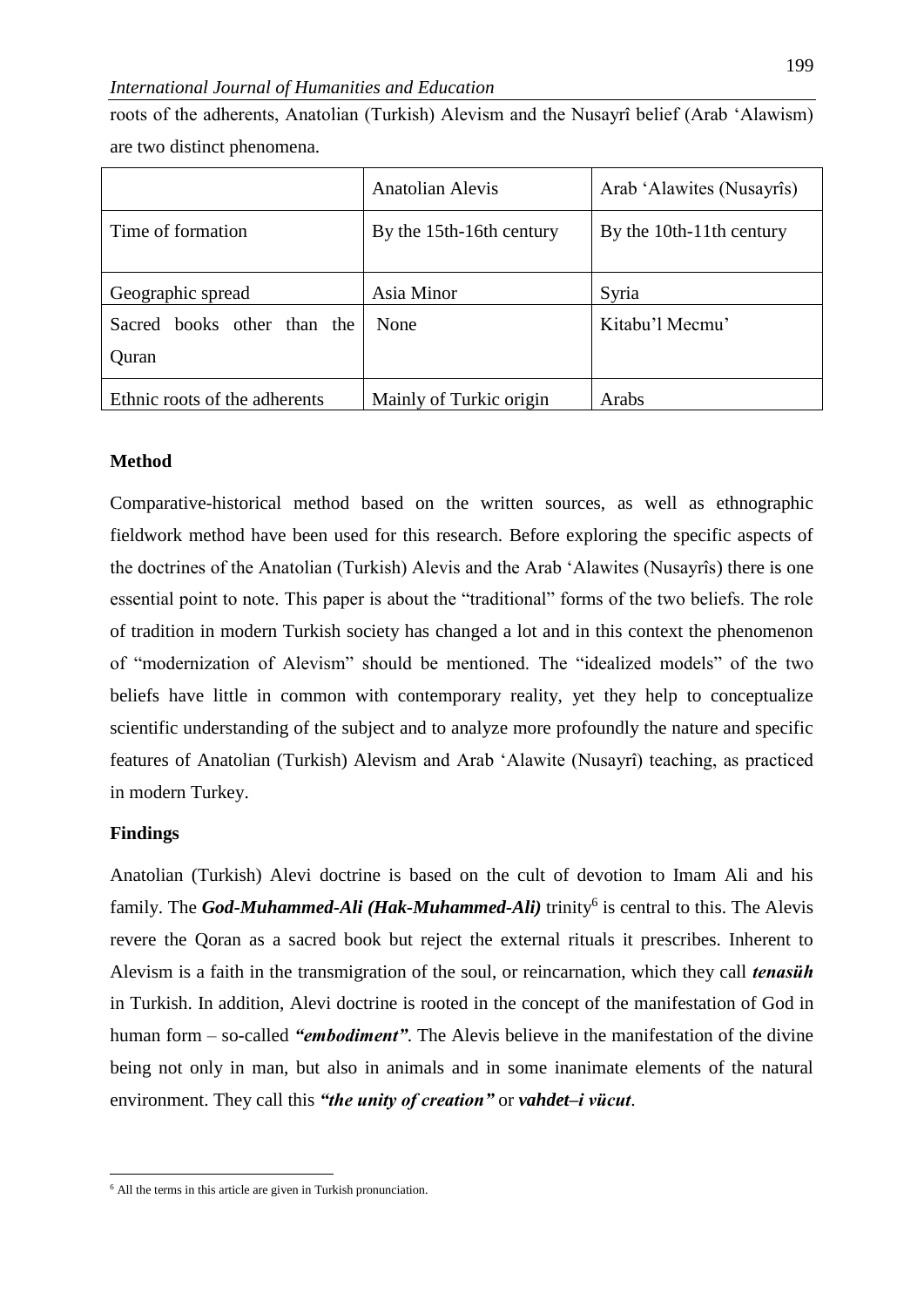The principle of *takiye* – concealing faith, or religious disguise - is also inherent in Alevism. But it is worth noting that this is primarily because the Alevis have been subjected to pressure from the authorities over the centuries, putting them in permanent fear of their lives. Takiya is a practice that has enabled the community to protect itself against external danger.

Together with devotion to Ali, the Alevis worship all 12 Shiite imams as a single divine being and believe in the coming of the 12th imam, Mahdi. The cult of martyrdom and mourning for the martyrs of Karbala are also central to the Alevi religious tradition.

Another two important principles of the philosophy of Alevism are veneration of the supporters of Ali *(tevella)* and the 12 imams and, conversely, damnation of their enemies *(teberra)*. But the tradition of self-torture, which can be observed amongst the Shiites of Iran, is not part of Alevism. Likewise, Alevism does not feature the oath of celibacy, which is practiced, albeit infrequently, by the Bektashis.

In Alevism, the path to knowledge of God passes through the "four gates" *(dört kapı): şeriat, tarikat, marifet* and *hakikat.* The first gate – şeriat – consists of the key teachings of Islam, including praying five times a day, haj, fasting etc. The second gate – tarikat – is a Sufi teaching that is passed on only to members of the congregation. The third stage – marifet – refers to secret knowledge that is inaccessible to the uninitiated. And finally, the fourth gate is the truth itself, or hakikat. The Alevis believe that because of their special status and origins, they belong to the "people of the tarikat" and are therefore already in the second stage of spiritual development, having bypassed the first. The Sunnis, on the other hand, are "people of the şeriat". For the Alevis, tarikat means fulfilment of the prescriptions of their belief without the need for external proof of piety (Subaşı, 2010: 105).

The idea of self-perfection is of key importance in the Alevi faith. Man/woman comes into this world in order to become *insan-i kamil* – i.e. a perfect person – at the end of his/her life and, as such, go to God. As far as the key moral principles of the Alevi faith are concerned, they are formulated quite concisely by the Alevis themselves: "master your own deeds, words and passions" *("eline-diline-beline sahip ol")*.

Rejection of the external rituals of Islam is one noteworthy feature of Alevism. In particular, the Alevis reject the custom of *namaz*, or praying five times daily. Besides the assertion that the Alevis have a priori passed the first stage in the development of the individual - şeriat there is also a simpler justification that is commonly held amongst the people. Thus, Alevis living in the village of Ortaca in Muğla believe that Imam Ali was murdered during namaz in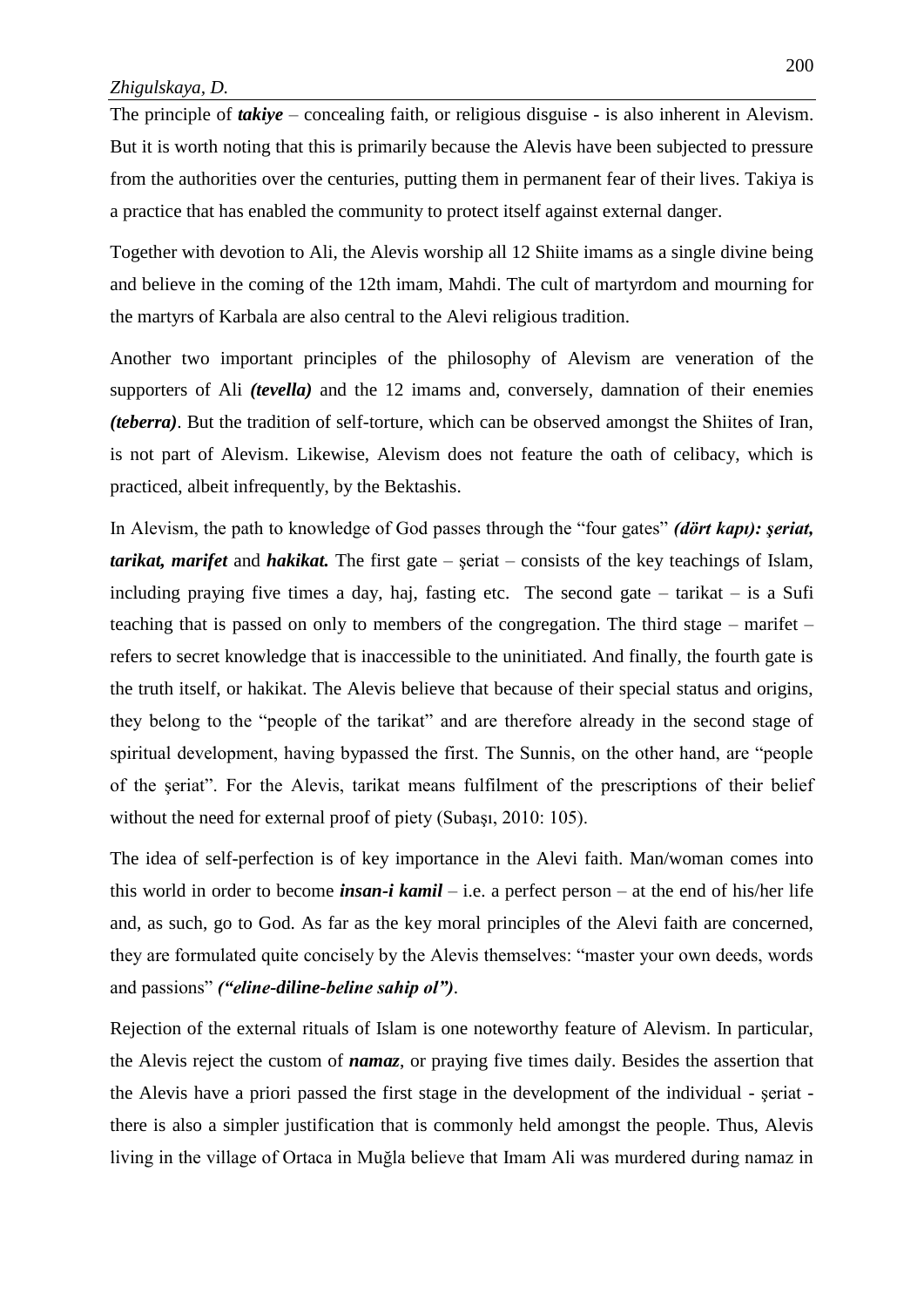a mosque. Consequently, all his followers were released from performing namaz and attending mosques (Türkdoğan, 2006: 63).

Another aspect of the Alevis' rejection of canonical prescriptions is the fact that they do not fast during the month of *Ramazan* but hold a 12-day fast in the month of *Muharrem* in memory of the martyrs of Karbala. In some places, however, albeit very rarely, one can encounter Alevis who hold a 3-day fast during Ramazan, while others fast for the entire month. This is primarily due to external influences in big cities. The Arab 'Alawites (Nusayrîs), meanwhile, consider fasting during Ramazan as a religious obligation. They also fast during Muharrem and celebrate the tenth day of the month – *Aşure*.

According to Nusayrî teaching, God is an indivisible unity of three hypostases: *Mana (Arab. – "Meaning"), Ism (Arab. – "Name")* and *Bâb (Arab. - "Gate").* This trinity has periodically become manifest in the prophets. The latest embodiment coincided with the founding of Islam, when the trinity was embodied in Ali, Muhammad and Salmân al-Fârisî.

The Nusayrîs believe that Ali is a God who is manifest in all the prophets. Mana is secret knowledge that is transmitted through the Bâb (gate). The trinity of *Ayn-Mim-Sin letters* forms the basis of the Nusayrî belief. Ayn letter is Ali, who is great, unattainable and fundamental. Mim letter is the Prophet Muhammad. And Sin letter is Selmân Fârisî, companion of the Prophet Muhammad (Türk, 2013: 48). Thus, the Anatolian (Turkish) Alevis and the Arab 'Alawites (Nusayrîs) **differ in their understanding of the trinity.**

The Arab ʻAlawites (Nusayrîs) also have a different understanding of Paradise *(Cennet)* and Hell *(Cehennem)*. They believe that both Paradise and Hell are within the human body. If a person is good, they live a good life. If a person behaves badly, they have a difficult life. The soul migrates from one body to another until it completes its term. God then sends it either to Paradise or to Hell. Here, Paradise means to turn into light, while Hell means to turn into a plant or an animal.

The Arab ʻAlawites (Nusayrîs) believe that when the Universe was created they were brought into existence as stars/light. However, God sent them to the Earth as punishment for committing sin. Thus, it may be concluded that the Arab ʻAlawites (Nusayrîs) believe that the World is Hell itself, in contrast to the Anatolian (Turkish) Alevis and many others who assume that Paradise and Hell are in another World. According to the Arab ʻAlawites (Nusayrîs), in their after-life they may become stars again (Keser, 2002: 52-54), each person being reborn at least 70 times (Eskiocak, 1998).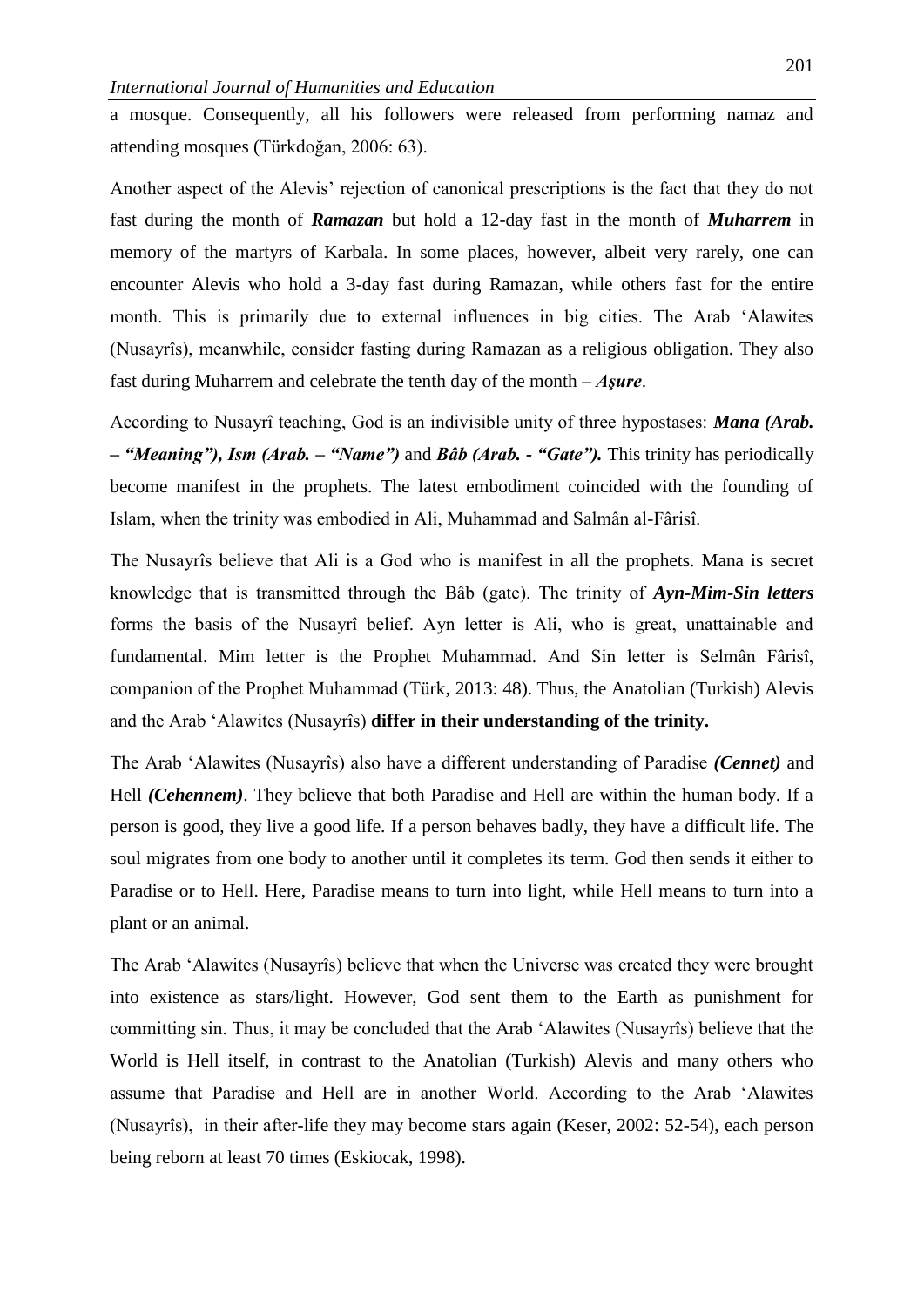In other words, both the Anatolian (Turkish) Alevis and the Arab ʻAlawites (Nusayrîs) *believe in reincarnation.* From this point of view, both orders are detrministic and fatalistic at the same time, *but their understanding of reincarnation and their perceptions of Paradise and Hell are different.*

Perhaps the most pronounced distinction between the Anatolian (Turkish) Alevis and the Arab ʻAlawites (Nusayrîs) of Turkey is bound up with the concept of *Enelhak* (the manifestation of God in human form). While this concept is central to the Anatolian (Turkish) Alevis, *it is not shared* by the Arab ʻAlawites (Nusayrîs) (Türk, 2013: 258).

*The role of women* in the two communities is also worth mentioning. A key principle of Anatolian (Turkish) Alevism is equality between men and women, which is why men and women attend religious services together. Collective prayers *(cem)* are held to worship God, to achieve spiritual renewal and as a mechanism of social and individual control. In addition to its religious function, *cem* traditionally had an educational function. And in the times of the Ottoman Empire, in particular, *cem* served as a judicial body for the Alevis. The Alevis never applied to the Ottoman courts; instead, personal problems, family problems, and friction arising between an individual and society were all discussed during *cem* (Zelyut, 2011: 281).

Alevism does not recognize polygamy, on the grounds that Imam Ali had just one wife, Fatima. Neither the Arab 'Alawites (Nusayrîs) nor the Anatolian (Turkish) Alevis transmit religious knowledge to women. But in the Nusayrî tradition, women are not even allowed to stay near a place of the ritual and, according to some sources, are asked to put cotton in their ears in order not to hear the prayers (Türk, 2013: 83).

The Arab 'Alawi (Nusayrî) community subdivides into two categories: the uninitiated (*amma*) and the chosen, or initiated (*hassa*). The initiated have their own sacred books, which they interpret allegorically and do not open to the uninitiated.

*Mechanisms of social regulation also differ between the two orders.* The institution of spiritual brotherhood *(musahiplik)* can be regarded as one the most important elements of the Alevi cult, binding together members of the community. The conditions for taking the oath of brotherhood are extremely complicated. The institution itself comprises the concept of "kinship in both worlds" – in other words, it also extends to life after death. It is forbidden to give daughters in marriage to the family of a "brother", as both parties are now perceived as "milk brothers". The oath of brotherhood is made exclusively between men. Children cannot take this oath before reaching a certain age, yet there is no clear definition of that age. The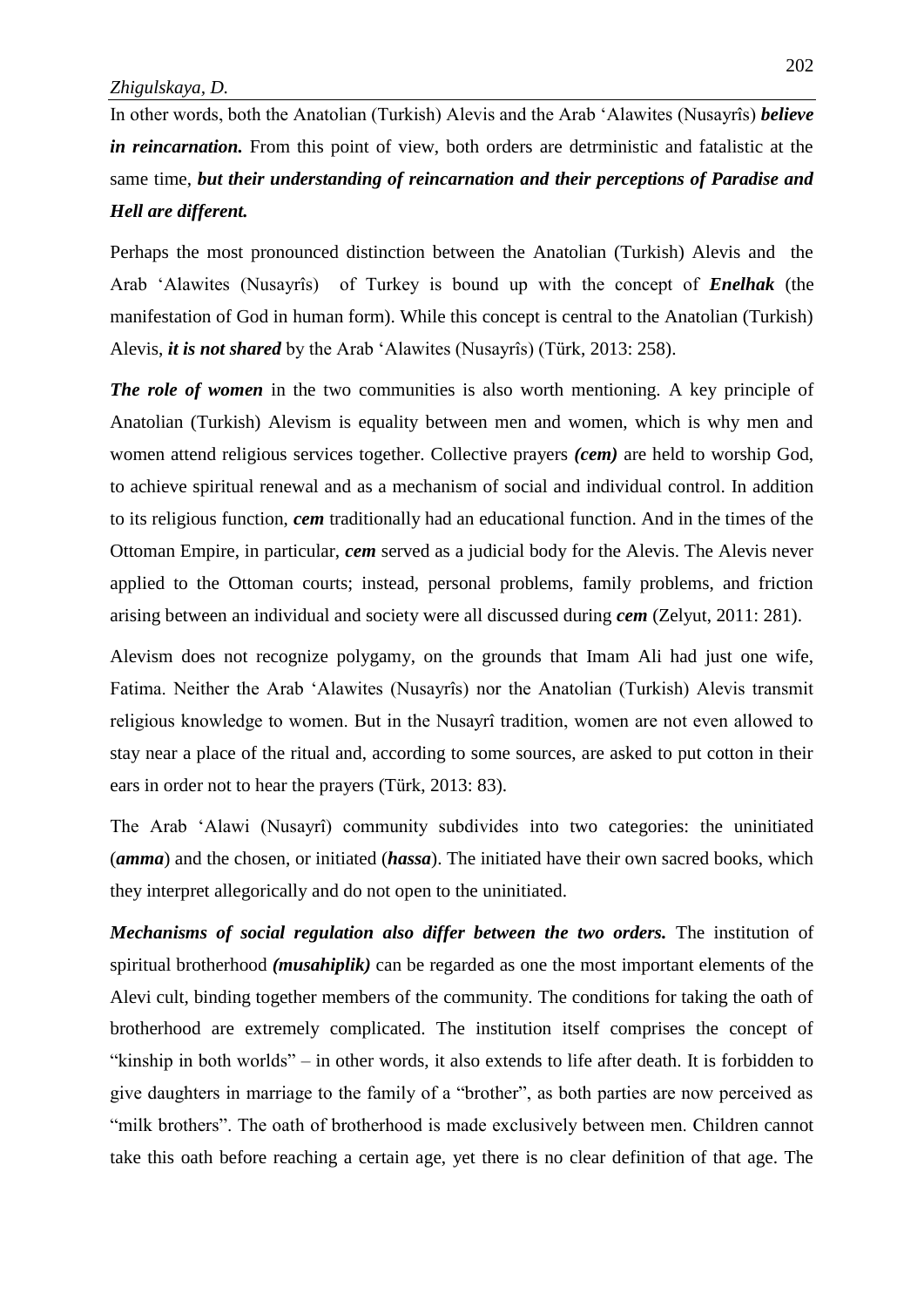institution of brotherhood in Alevism is an important social mechanism, because if one of the brothers dies responsibility for his family passes to the other. If one of the brothers commits a sin the guilt and responsibility for it also extend to the other brother and even to his entire family.

Another important social institution in Alevism is banishment from the community, or düşkünlük. According to Alevi custom, Alevis who have given a daughter in marriage to a Sunni or, conversely, have taken a Sunni girl into their family, are declared "fallen" *(düşkün)*. All contact with these people ceases and they are banished from the Alevi community. But the degree of "ostracism" may also vary, depending on the sin committed.

People who have committed a "grievous sin" *(büyük günah)* are not permitted to take part in common prayers and festivals. These "grievous sins" can generally be defined as murder, betrayal, adultery, sodomy, theft, and divorce without good reason. A person who has committed one of these sins is deemed a "violator of the oath" *(ikrarını bozmuş)*, in other words, somebody who has lost his way. Until their term of punishment expires, such people are banished from the community, nobody talks to them and nobody allows him to come close. This type of behaviour is a moral punishment. Those who are forgiven before their punishment expires can return to normal life. In other words, düşkünlük is a form of social ostracism and serves as an important control mechanism for reinforcing the closed nature of Alevi society and preventing communication between it and the outside world (Türkdoğan, 2006: 66). However, given the high degree of integration of the Alevis into the Sunni majority, inter-community boundaries have become largely eroded and are now barely noticeable in the cities. Before they began to migrate to the cities in large numbers, however, marriage within Alevi society was almost exclusively endogamous.

The Arab 'Alawites (Nusayrîs) also have a tradition of spiritual brotherhood, but this is mainfested in the institution of paternal uncles (*amcalık kurumu*), which serves as the main means of transmitting religious knowledge to the younger generation. The **Amcalık** tradition involves giving a child to certain men from the community for religious tuition ("amca" means "paternal uncle" in Turkish). Interestıngly, it is practiced in different ways by Haydâris and Kilâzîs. Haydâris follow a 3-stage ritual before the child goes to the house of his religious tutor, while Kilâzîs practice a simplified 1-stage ritual. This shows that Haydâris are more traditionalist, while Kilâzîs are more progressive and adapt more easily to contemporary circumstances.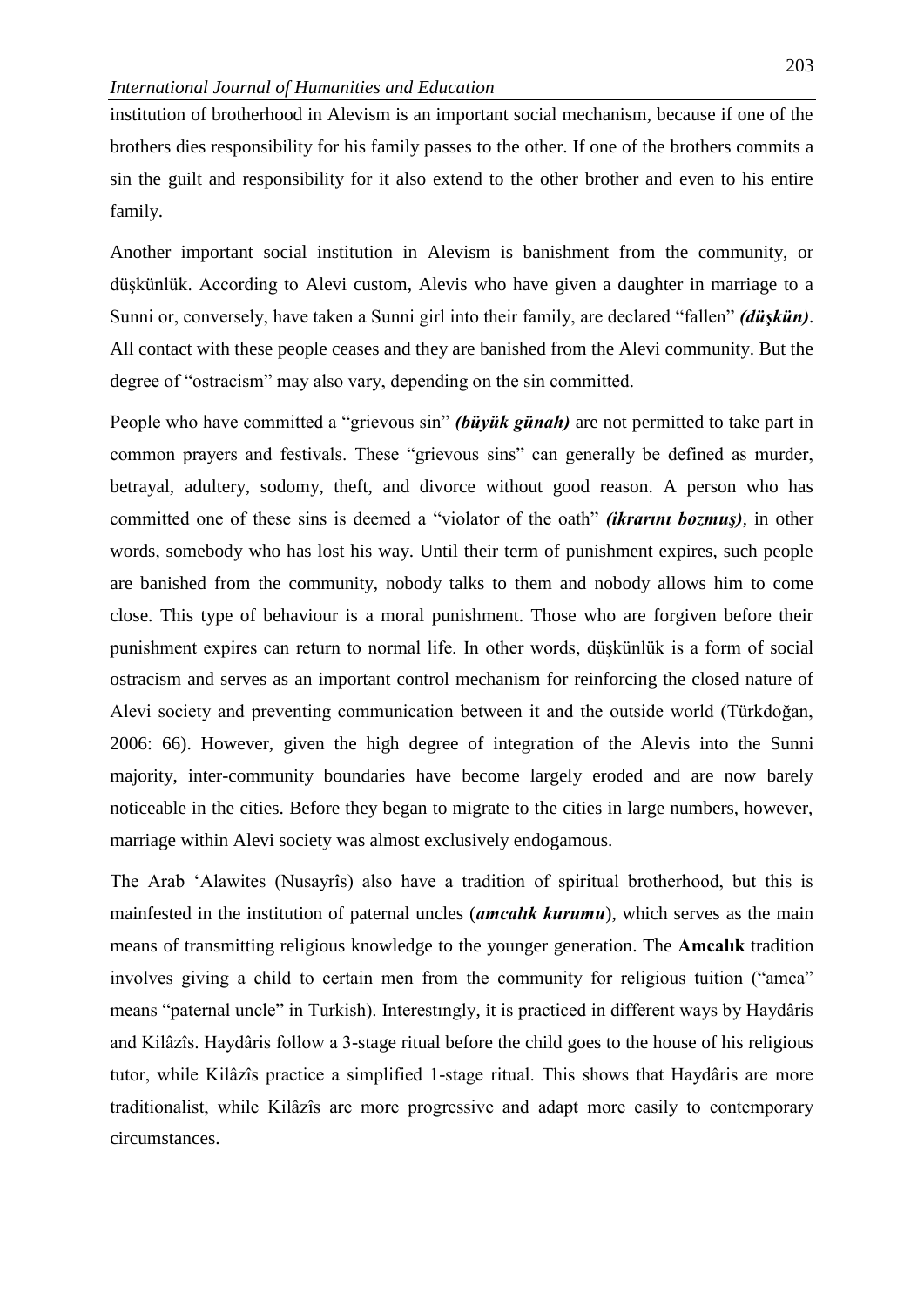The Arab ʻAlawites (Nusayrîs) of Turkey celebrate a wide range of holidays, the most prominent of which are Eid al-Fitr *(Ramazan Bayramı)*, Eid al-Adha *(Kurban Bayramı)*, *Gadir Bayrami* (the day when the Prophet Muhammed appointed Ali as his successor) and *Mübahale Bayrami* (the day when the Prophet Muhammed had a dispute with the Christians). These last two are not celebratec by the Anatolian (Turkish) Alevis. Nusayrî culture is stronlgy influenced by Christian festivals. Thus, they celebrate the day when Jesus was baptized *(Kıddas Bayramı)* – the 19th of January, the day when Jesus was born *(Milâd Bayramı)*, Yumurta Bayramı, which translates as "egg holiday" and resembles the Christian Easter, and other festivals (Türk, 2013: 134).

*Hıdrellez Bayramı* is important for both 'Alawites and Alevis and is associated with the cult of Saint George, celebrated on the 6th of May. Saint George is often portrayed on a white horse killing a dragon and is viewed as a saint that helps people. Both the Anatolian Alevis and the Arab ʻAlawites of Turkey identify him with Hızır. Likewise, both communities have a strong tradition of *türbe*, which involves visiting holy places associated with a saint.

|                                                   | <b>Anatolian Alevis</b>                 | Arab 'Alawites                    |
|---------------------------------------------------|-----------------------------------------|-----------------------------------|
| Trinity                                           | $Hak - Muhammad - Ali$                  | $Mana - Ism - B\hat{a}b$          |
|                                                   |                                         | Ali – Muhammad – Selmân<br>Fârisî |
| The concept of Enelhak                            | Exists                                  | Does not exist                    |
| Collective prayer (cem)                           | Men<br>and<br>women<br>pray<br>together | Women are not admitted            |
| Fast during Ramazan                               | Not compulsory                          | Compulsory                        |
| Social institutions                               | Musahiplik                              | Amcalık                           |
|                                                   | Düşkünlük                               |                                   |
| Muharrem and Ashura                               | Highly important                        | Highly important                  |
| <b>Belief</b><br>reincarnation<br>in<br>(tenasüh) | Exists in both but perceived            | in different ways.                |
| tradition<br>(Grave<br>Türbe<br>veneration)       | <b>Highly</b> important                 | Highly important                  |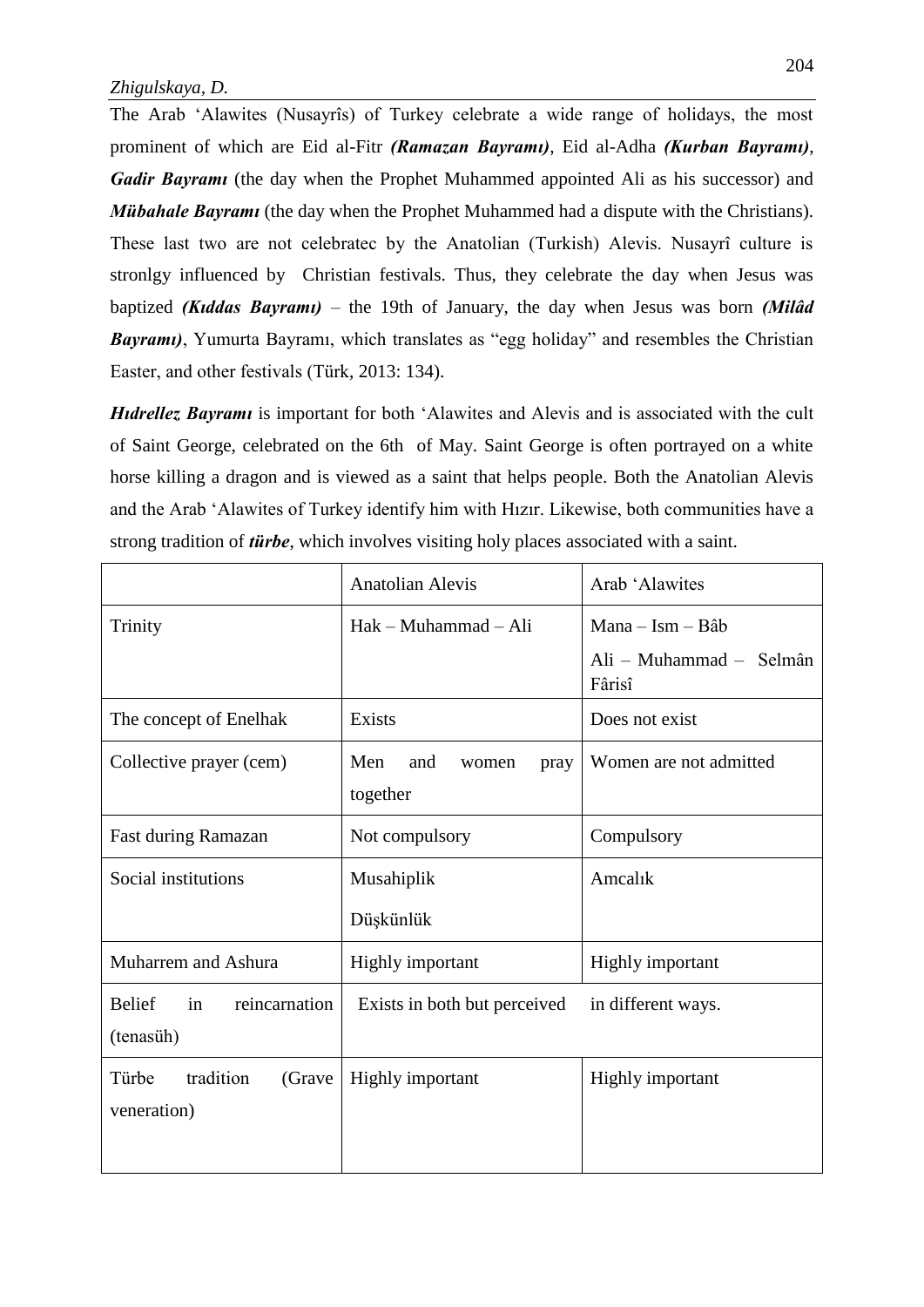## **Results and Discussion**

In conclusion, it may be stated that both currents are syncretic<sup>7</sup> in nature and both doctrines are based on the cult of devotion to Imam Ali and his family. However, they have different understandings of the trinity. As A.Y.Ocak points out, at the root of Alevism lie Central Asian Shamanism and ancient oriental beliefs such a Buddhism, Zoroastrianism, Mazdeism and Manicheism. To some extent, Christianity, Judaism and, of course, the mythology of ancient Anatolia and Mesopotamia, have all made contributions of their own to the religious foundations of Alevism. As far as Shiite elements in the world outlook of the Alevis are concerned (the cult of the 12 Imams, strict division of members of the community by degree of induction into doctrinal secrets, the prohibition on contacts with Sunnis etc.), these appeared only with the spread of Safavid propaganda. As a result, Ocak concludes that alongside Sufi views, Turkish heterodoxy is based on beliefs that have survived from times preceding the adoption of Islam (Ocak, 2010: 281-282).

The Arab 'Alawites (Nusayrîs), meanwhile, emerged as a Shiite group and have borrowed much from Christianity: veneration of Christ as the embodiment of God, veneration of the apostles of Christ and some Christian saints and martyrs, Christian festivals, liturgy, communion through wine etc (Petrushevsky, 2007: 322). They have been less influenced by shamanism than the Anatolian (Turkish) Alevis, though one cannot deny the influence of Buddhism and Zoroastrianism.

#### **Suggetions**

 $\overline{a}$ 

In practical terms, the Alevi and 'Alawi (Nusayrî) populations of Turkey distinguish themselves as *Turkish and Arab Alevis*. Ordinary representatives of the two communities do not focus on the differences between the two creeds but underline the importance of Ali and his family in their teachings. Both groups are strongly committed to the principles of the Republic and democracy. Moreover, they do not view themselves as minority groups, but instead profess their national Turkish identity and want to be a part of the Turkish nation. They do not strive for special treatment relative to the Sunni-Muslim majority. What matters for them is recognition of their sub-identity as an integral part of the Turkish nation and equal guarantees of their religious freedom and cultural rights.

<sup>&</sup>lt;sup>7</sup> Here it should be mentioned that using the term of syncretism. I don't mean the process of «melting and mixture» in a framework of a static and ultimately essentialist concept of religion. Such an aprroach, based on one-dimensional notion of sameness and difference, was critisized by Markus Dressler in his book «Writing religion».